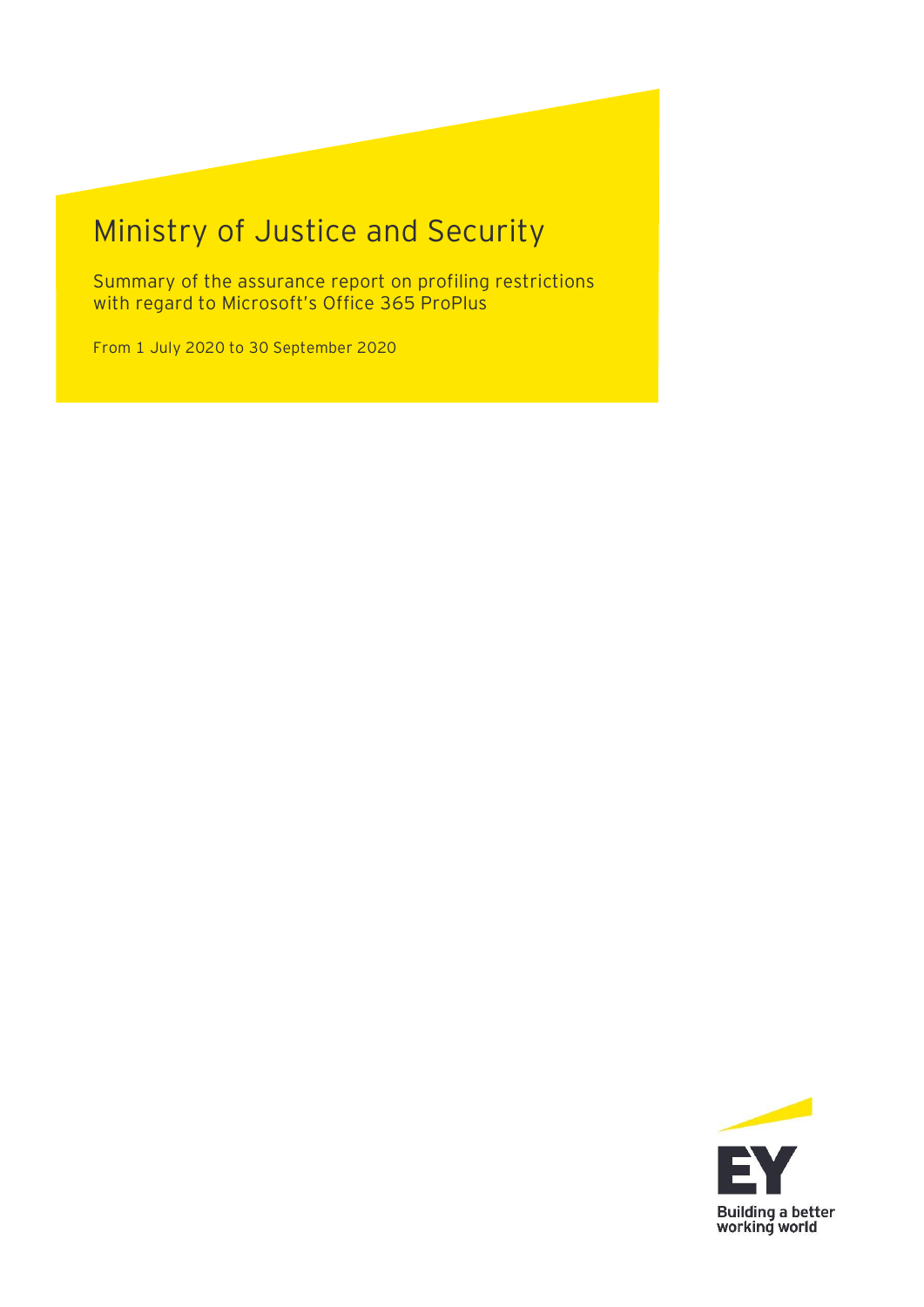

**VERTROUWELIJK** Ministerie van Justitie en Veiligheid T.a.v. de heer P.J.G. van den Berg Postbus 20301 2500 EH DEN HAAG

Den Haag, 17 maart 2021 REQ5267448-B/DW/ib

#### **Samenvatting bij assurance-rapport over profiling-beperkingen bij gebruik van Microsoft's Office 365 ProPlus**

Geachte heer Van den Berg,

U heeft ons gevraagd een audit uit te voeren naar de mate van dataprotectie van persoonsgegevens bij Microsoft, betreffende de wijze waarop Microsoft er voor zorgt dat profilering van persoonsgegevens wordt voorkomen. Conform ons voorstel van 4 december 2019 met kenmerk 1010034055 hebben wij deze audit uitgevoerd.

Bijgaand treft u de samenvatting aan van onze assurance-rapportage conform de NOREA Richtlijn 3000A met het kenmerk REQ5267448-A/DW/ib van 17 maart 2021. Deze samenvatting bevat zodoende dan ook niet alle informatie die in het assurance-rapportage is opgenomen, het lezen van de samenvatting kan dan ook het kennisnemen van het gehele assurance-rapportage niet vervangen.

Onze assurance-rapportage is conform uw verzoek Engelstalig opgesteld. In de bijlage ontvangt u onze Nederlandse samenvatting, met daarin de door ons uitgevoerde werkzaamheden en de belangrijkste constateringen.

Verder merken wij op dat in het kader van hoor en wederhoor onze constateringen op 18 februari 2021 met Microsoft zijn afgestemd.

Graag zijn wij bereid tot het geven van een nadere mondelinge toelichting.

Met vriendelijke groet, Ernst & Young Accountants LLP

w.g. drs. M.M.J.M. (Marc) Welters RE RA Partner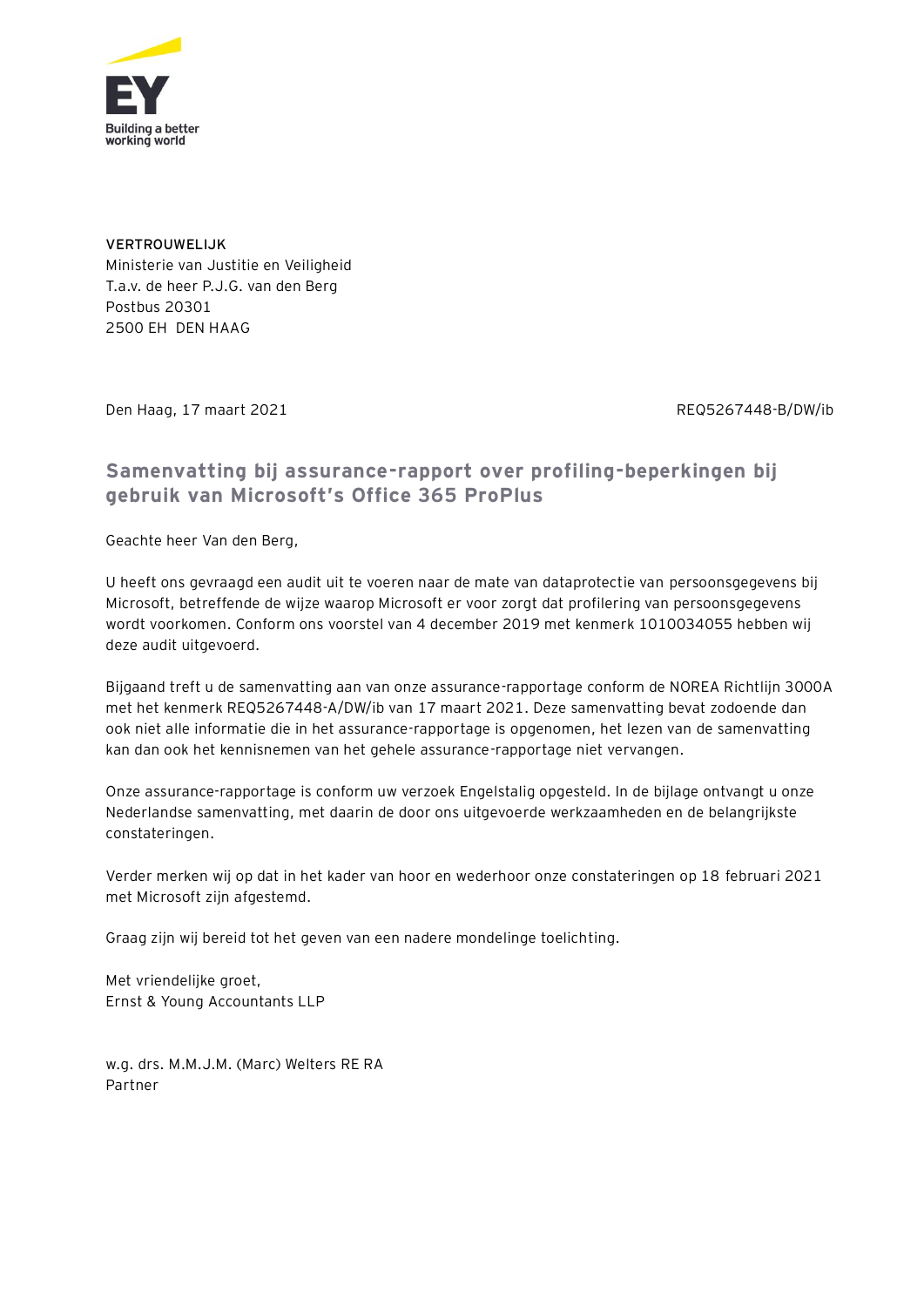

#### **Introduction**

This is a summary of the assurance report on profiling restrictions with regard to Microsoft's Office 365 ProPlus as agreed with the Dutch government, dated 17 March 2021. The summary does not contain all information that is included in the assurance report. Therewith, this summary does not replace the assurance report.

We performed our examination in accordance with Dutch law and Dutch Guideline 3000A "Assuranceopdrachten door IT-auditors (attest-opdrachten)" (assurance engagements performed by IT-auditors (attestation engagements)) as issued by the professional association for IT-auditors in the Netherlands (NOREA) and in accordance with International Standard on Assurance Engagements 3000 (Revised), "Assurance Engagements Other than Audits or Reviews of Historical Financial Information", issued by the International Auditing and Assurance Standards Board. This engagement is aimed to obtain reasonable assurance. Our responsibilities in this regard are further described in the 'IT-Auditor's responsibilities' section of our assurance report.

#### **Background**

In February 2017 the Ministry of Justice and Security signed the Microsoft Business and Services Agreement ("MBSA") with Microsoft for volume licensing of various Microsoft products, including Microsoft Office 365. Additionally, in April 2017 Amendment 1 to the MBSA was agreed in view of the upcoming GDPR.

The Ministry of Justice and Security conducted various investigations about the processing of personal data in Microsoft Office 365, namely:

- **•** Investigation by the Dutch Data Protection Authority into the processing of telemetry data when using Windows 10 Home and Pro.
- **•** Research by the department 'Microsoft Rijk Strategic Supplier Management' of the Ministry of Justice and Security on telemetry on Windows 10 Enterprise. This is partly in view of the AVG/GDPR that has been effective since 25 May 2018.
- **•** Research by Microsoft Rijk Strategic Supplier Management into the processing of diagnostic data when using Microsoft Office Pro Plus.
- **•** Mid 2019, research was again done into processing of personal data by Microsoft Office 365 ProPlus, after Microsoft made improvements in its software.

As a result of these investigations, Amendment 2 to the MBSA was agreed with Microsoft Ireland Operations Ltd., to adequately mitigate the personal data protection risks of data subjects using Microsoft's Office 365 ProPlus products, including cloud services, which can now be used by The Dutch government (DPIA 11 June 2019, DPIA 22 July 2019). Also, an amendment was agreed with Microsoft Corporate, as Microsoft Corporate is the actual processor of diagnostic data.

#### **Objective of the audit**

The Ministry of Justice and Security announced to Microsoft that an audit was to be performed, concerning the prohibition of processing Customer data and Personal data for the purpose of profiling (see amendment 2 art. 3).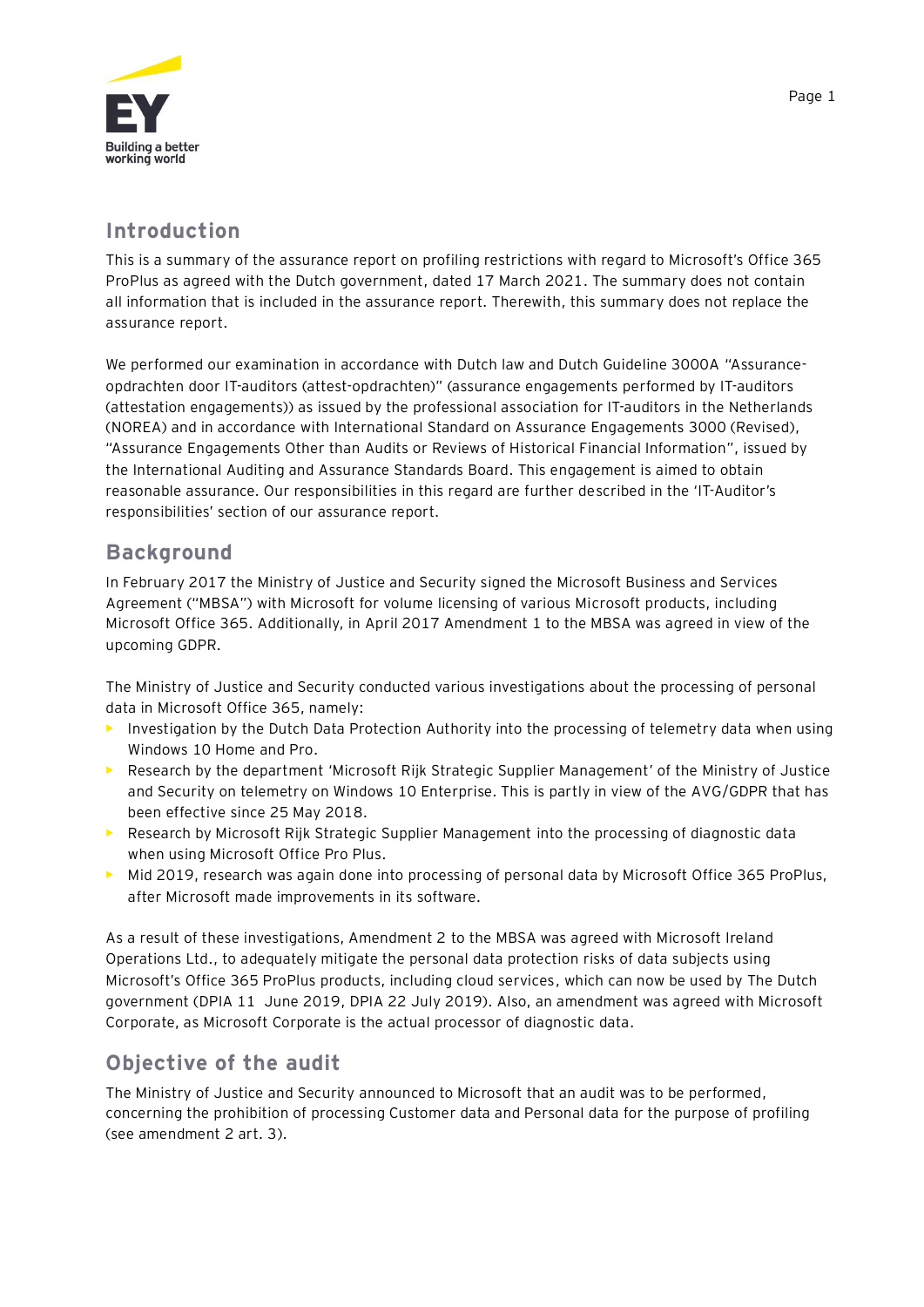

Based on the Ministry's request, the objective of the audit we have performed was as follows:

*To provide reasonable assurance if Microsoft ensures personal data protection in Office 365 ProPlus with regard to agreed profiling restrictions, as agreed in the agreement (MBSA) and amendments between the Ministry of Justice and Security and Microsoft, during the period from 1 July 2020 to 30 September 2020.*

#### **Approach**

Searching of prohibited profiling is like searching for a needle in a haystack. Therefore, EY prepared the following approach.

We considered performing data analytics procedures, to seek for prohibited profiling by Microsoft. However, considering the size and complexity of Microsoft's infrastructure performing data analytics procedures to find prohibited profiling is practically not possible.

The approach we have chosen has focused on making use of Microsoft's controls to 'prevent a needle to exist' (prohibited profiling to exist), and if 'such a needle would be detected' (prohibited profiling would be detected), an adequate response is present to 'remove the needle' (eliminate prohibited profiling).

Since Microsoft is to adhere to the contracted personal data protection requirements (agreement (MBSA) and amendments) continuously, EY assessed how Microsoft accomplishes such both in design and operating effectiveness. First, EY and Microsoft discussed the risks with regard to restricted profiling, as well as criteria that are required to mitigate these risks. Secondly, Microsoft was requested to provide its control activities (policies, procedures, and techniques, to reduce risks) that Microsoft adheres to, to manage the risk of not adhering to the contracted profiling prohibitions, and remain operationally compliant with its legal and contractual obligations regarding profiling restrictions.

The risks, criteria and control activities were structured in line with the lifecycle of the personal data, with a focus on the restricted profiling by Microsoft for Office 365 ProPlus, for:

- **•** The Microsoft services related to delivering Office365 ProPlus for business on Windows 10 (hereafter Office 365 ProPlus)
- **•** Collected, provided, and generated personal data related to the Office 365 ProPlus services



*Figure – Life cycle of personal data*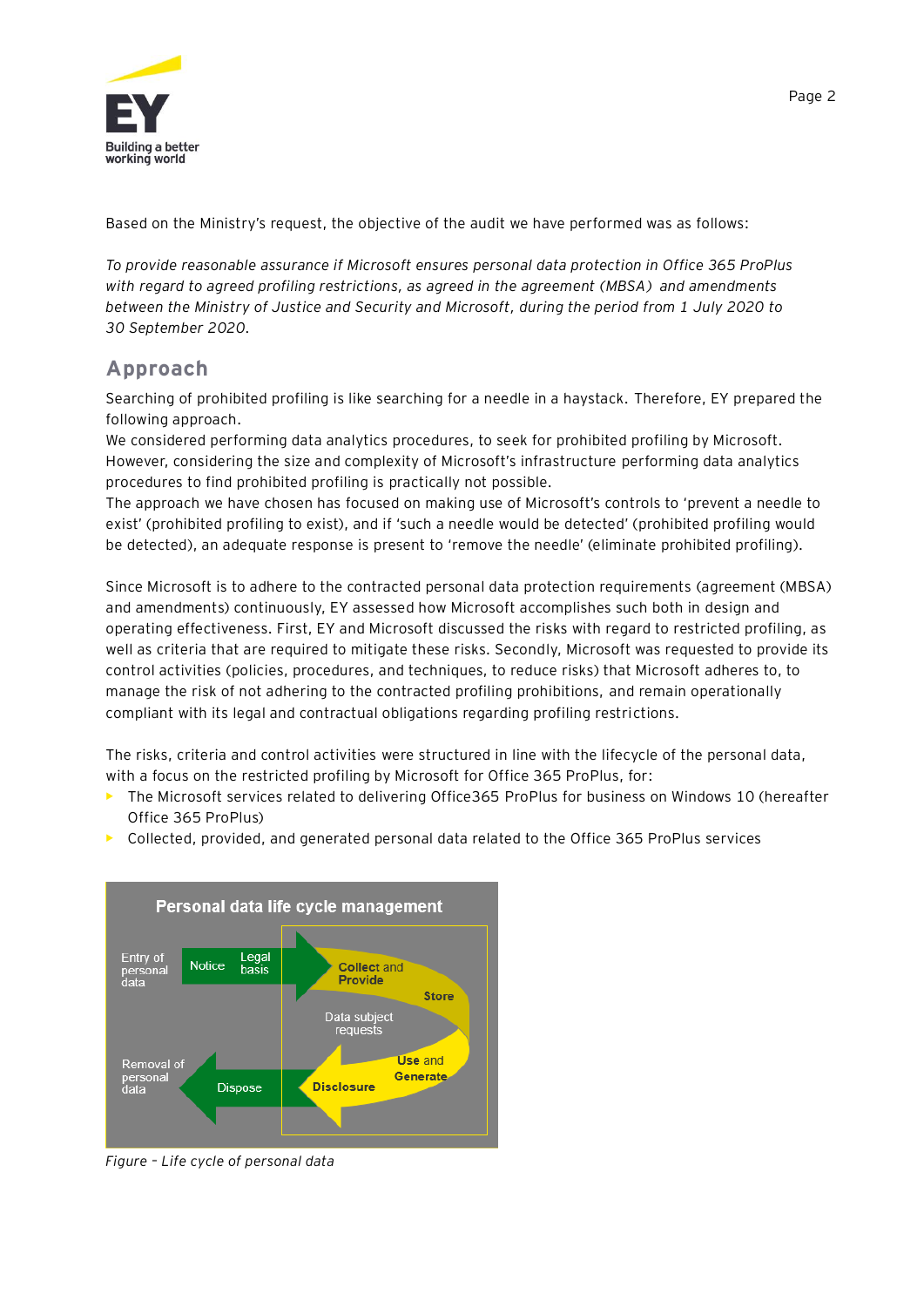

The risks, criteria and control activities are to cover the following topics:

- **•** Risk assessment of profiling of personal data subjects
- **•** Internal policies, guidelines and instructions to ensure compliance regarding profiling
- **•** Designed controls and operating effectiveness of controls
- **•** Monitoring, evaluating, and reporting of compliance
- **•** Responding to potential non-compliances

EY validated that the criteria and control activities are designed and operated effectively to manage the risks with regard to restricted profiling of personal data.

Control activities that mitigate identified risks were assessed, as far as Microsoft is the control owner of these control activities. For this purpose, per control activity we determined the control owner, and we classified if a control activity is to be performed by Microsoft as service provider (personal data processor) or by the user organization (personal data controller). Please note that we did not audit control activities that are to be performed by the user organization. However, we did assess if identified risks would be mitigated by a combination of service provider and user organization (Ministry of Justice and Security) controls.

### **Results**

We have examined Microsoft's controls, both their design and operating effectiveness, throughout the period from 1 July 2020 to 30 September 2020, and determined that these controls are effective to meet the control objectives, needed to ensure with a reasonable likelihood that no prohibited profiling is present with regard to Office365 ProPlus, as agreed in the agreement (MBSA) and amendments between the Ministry of Justice and Security and Microsoft.

Consequently, we consider the likelihood of prohibited profiling to be present in Office365 ProPlus as low, and if noticed, controls are in place to eliminate such prohibited profiling.

Our opinion has been formed on the basis of the matters outlined in our assurance report. The specific controls tested and the nature, timing, and results of those tests are listed in the accompanying appendix 1 (our description of tests and results) of the assurance report.

## **Control objectives and controls**

To audit profiling by Microsoft, the scope of the relevant audit criteria and control activities concern three areas:

- **•** Privacy and Profiling controls
- **•** Security and Access controls
- **•** Entity level controls

As the Ministry of Justice and Security requested EY to focus the audit on profiling restrictions, we have focused our IT audit activities on *Privacy and Profiling* controls. In some cases we still consider *Security and Access* controls, or *Entity level* controls as relevant. In these cases we refer to these areas.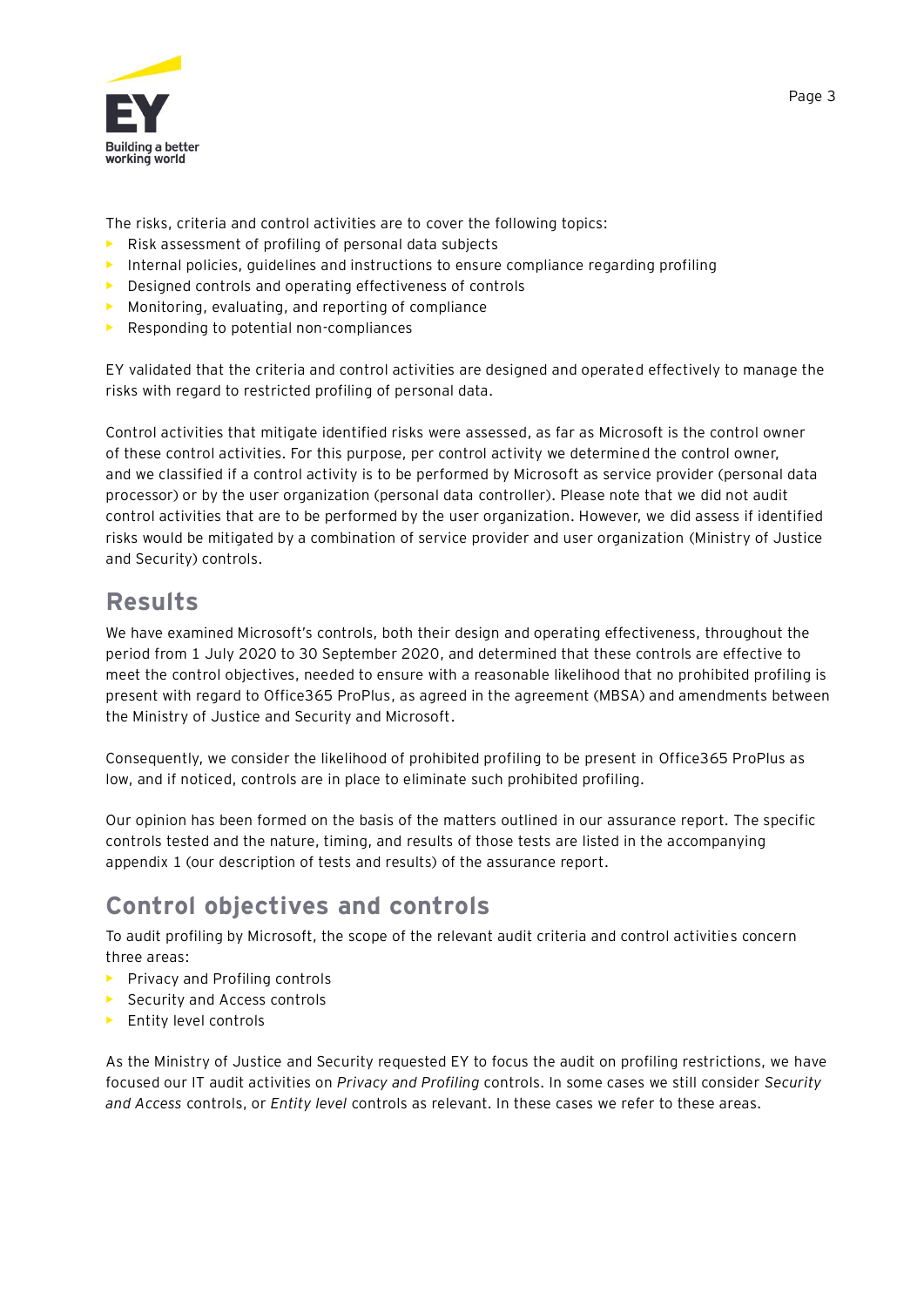

The privacy and profiling controls are structured in accordance with the life cycle of personal data (see figure). This lifecycle provides a view of personal data from the perspective of the Controller, as applying the lifecycle supports completeness of criteria and control activities.

As a Controller, the Dutch government needs to protect the personal data of individuals who make use of Office 365 ProPlus. For this purpose, as part of its outsourcing to Microsoft, the Dutch government is to instruct Microsoft, as a Processor, ensuring that the combination of Controller and Processor controls reduces the profiling risks for individuals an acceptable level.

Please note that restricted profiling implies that profiling could be allowed, e.g.:

- **•** determine feature adoption patterns,
- **•** feature design and availability decisions, and
- **•** provide personalized product help about the version of the product a user is running,

to the extent consistent with the written instructions given to Microsoft and as set forth in the MBSA and Amendments.

Where Microsoft is Processor, it is the Controller's role to communicate to end-users (for which purpose Microsoft must provide the Controller appropriate information, or Controller cannot perform personal data protection requirements as they have to).

Microsoft has designed and implemented policies and guidelines (e.g. Data Handling Standard), intended to achieve that profiling is restricted, and could only be established after approval via Microsoft's methods of software development, legal reviews (incl. evaluation of necessary Notice and Choice), and with documentation and notice for the customer.

## **Expected user organization controls as precondition for the audit**

To make use of Office 365 ProPlus, Microsoft expects that:

- **•** User organization studies and understands current documentation for Online Service's features and acts to issue or change their instructions to match their requirements.
- **•** User organization establishes to receive notices and communications from Microsoft and act on them appropriately.
- User organization understands that prior service activations will remain in effect until changed.

Also, the Dutch Ministry of Justice and Security expects that at tenant (user) level, as reported in the Ministry's DPIA's, the following is ensured by tenant:

- **•** Upgrade to version 1905 or higher for Microsoft Office 365 ProPlus
- **•** Diagnostics (telemetry) level for Microsoft Office 365 ProPlus on 'Neither'
- **•** Telemetry level for Windows 10 Enterprise security on 'Security' or block all traffic for telemetry
- **•** Turn Customer Experience Improvement Program (CEIP) off
- **•** Turn LinkedIn integration off
- **•** Do not use Office apps on mobile devices
- **•** Disable use Controller Connected Experiences